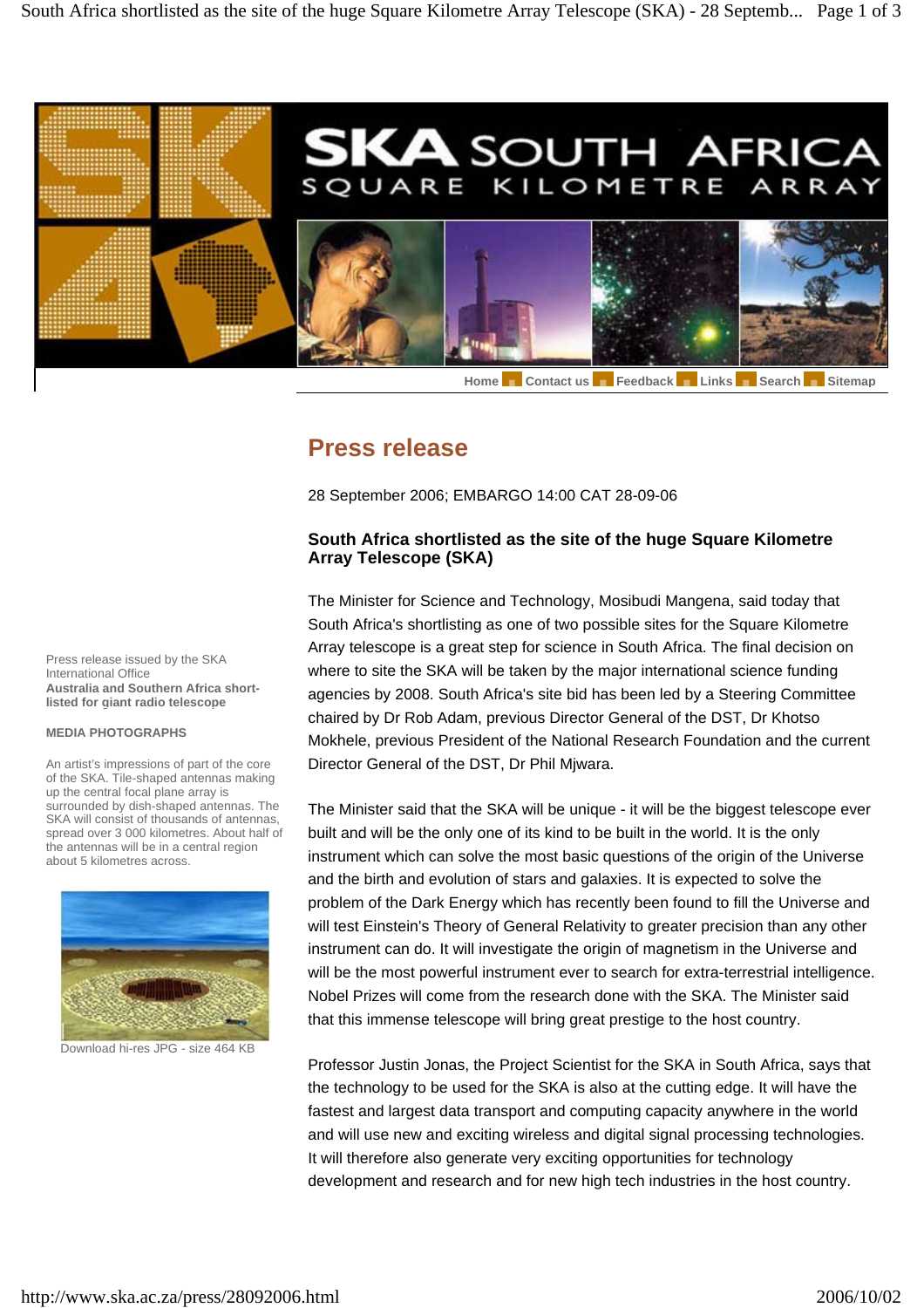

Download hi-res JPG - size 6 689 KB



Download hi-res JPG - size 1 317 KB



An artist's impression of the twenty dishes of the Karoo Array Telescope on site near Carnarvon in the Northern Cape. Each of the 20 dishes will be 15 m in diameter and about 19 m high.

Download hi-res JPG - size 5 917 KB



A close-up view of four of the 20 dishes of the Karoo Array Telescope, with the control room in the background. Download hi-res JPG - size 497 KB

Photographs: Xilostudios

Minister Mangena said that South Africa entered the race for the SKA site late and has done extremely well to be recognised as an excellent site in such a short time. The proposed core site for the telescope is in the Karoo in the Northern Cape. If the SKA is built in South Africa, the face of the Northern Cape will be transformed and it will have the opportunity to become a centre of high tech expertise.

South Africa initially intended only to be considered as a site for the SKA, but it soon became clear that we could play a key role in the development of the technology and science as well. South Africa has assembled an excellent team to build the Karoo Array Telescope (the KAT), which will be equivalent to approximately 1% of the SKA, and has in a short time been able to take a leading role in the global SKA development. The South African team has been recognised for its competence and is being called upon to assist and advise the International SKA Project Office on system engineering, costing and other technology areas. The KAT team, led by KAT Project Manager Anita Loots, is playing a leading role in collaboration with researchers in the UK, Holland, Australia and the USA in the development of digital signal processing for the telescope, software development and the development (with industry) of innovative telescope antennas, using composites. The South African SKA / KAT office will host a major international workshop in December 2006 on wide-field imaging and calibration, which is a key technology for the SKA and which pushes the boundaries on high-speed computing and software.

Minister Mangena emphasized the importance of the SKA and KAT projects for the development of high-level skills and expertise in South Africa. In order to benefit as much as possible from the opportunities for exciting science and engineering projects associated with the SKA and the KAT, the Department of Science and Technology has provided funding for graduate study associated with the KAT and SKA. There are already twenty students in this programme, carrying out research for PhD and MSc degrees at South African universities, as well as two post-doctoral fellows. Particular emphasis is being placed on bringing Black students into astronomy and high tech engineering through this programme. Students and universities from Mozambique, Mauritius and Madagascar have also been included. Students are being given the opportunity to be co-supervised by leading researchers from some of the best universities in the world, such as Oxford, Cambridge, Manchester and Caltech.

The Minister said that South Africa stands to gain tremendously if it is chosen as the site for the SKA. The telescope itself is currently budgeted to cost €1.5 billion to build and about €150 million per year to operate. A significant part of both the capital and operating cost is likely to be spent in South and Southern Africa, and particularly in the Northern Cape. Equally important, however, is that the SKA will be unique, and so South Africa would become one of the major centres in the world for fundamental physics, astronomy and high tech engineering (such as very fast computing, radio frequency engineering etc.) and would attract some of the best scientists and engineers in the world. The SKA would therefore provide a tremendous boost to South Africa's development of very high-level skills and